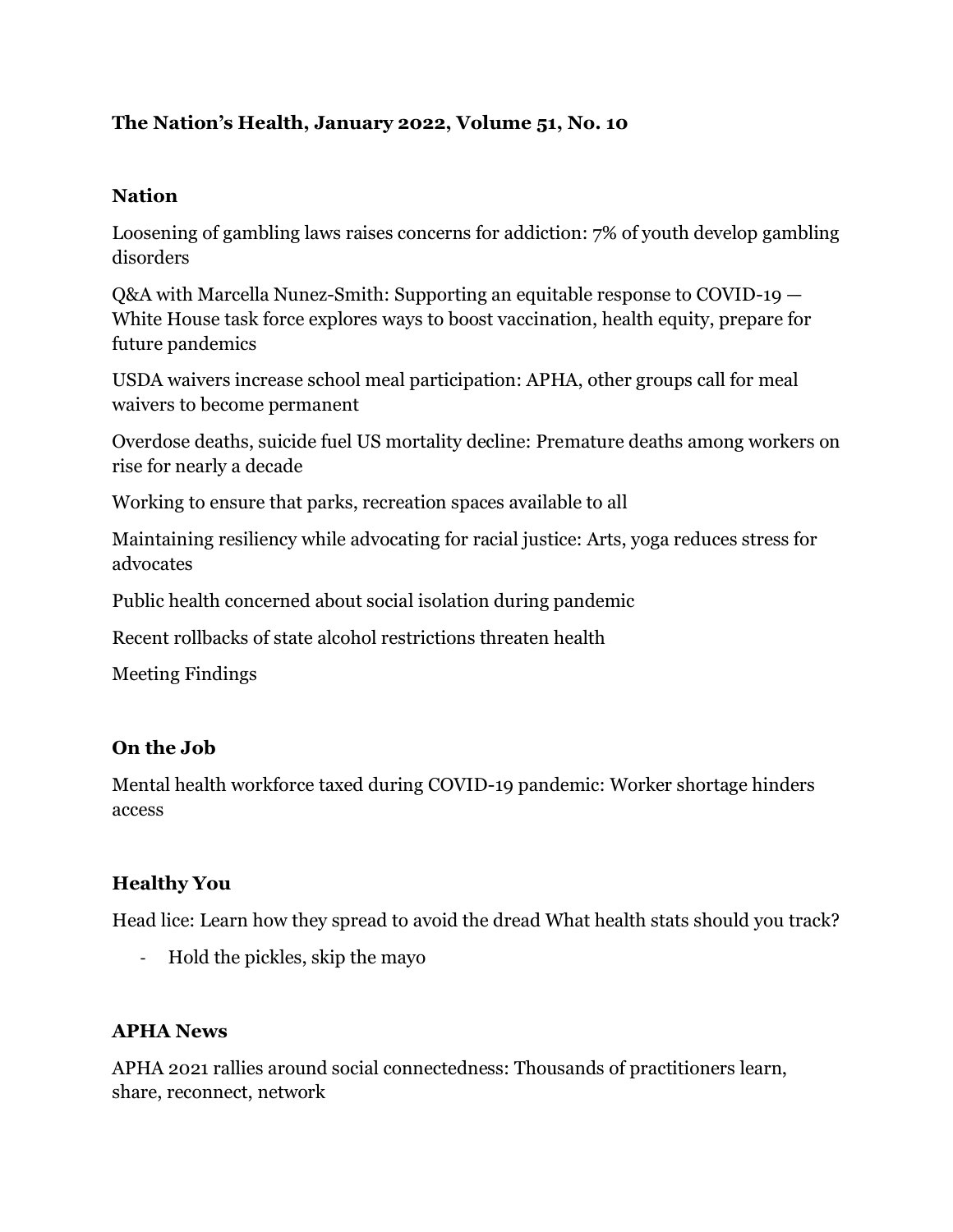APHA kicks off Association's 150th anniversary celebration: Year-long observance engages members

National Public Health Week 2022 honors health everywhere

Save date: APHA 2022 abstract submissions open on Feb.  $1 - APHA$  meeting to be held Nov. 6-9

Members pick Chanyasulkit as next president of APHA — Governing Council elects APHA officers

APHA in Brief

APHA 2021 honors longtime, emerging leaders in public health: Ceremony celebrates tireless work, dedication in public health during pandemic

Governing Council adopts new policy statements: Statements address issues such as suicide, debt, health equity

- Policy statements adopted by Governing Council at APHA 2021

Association calls for 2022 policy statement submissions by Feb. 11

## **President's Column**

Together, we're a formidable voice for public health action: APHA's new president takes office

## **Sections**

Day of Action rethinks public safety in Denver, surrounding communities

Member Groups in Brief

- Maternal and Child Health Section celebrates centennial anniversary

Member groups recognize public health leaders with APHA 2021 awards

# **Affiliates**

Affiliates honor public health excellence at APHA 2021: Recognizing public health achievements

Maine organization honored as 2021 APHA Affiliate of the Year